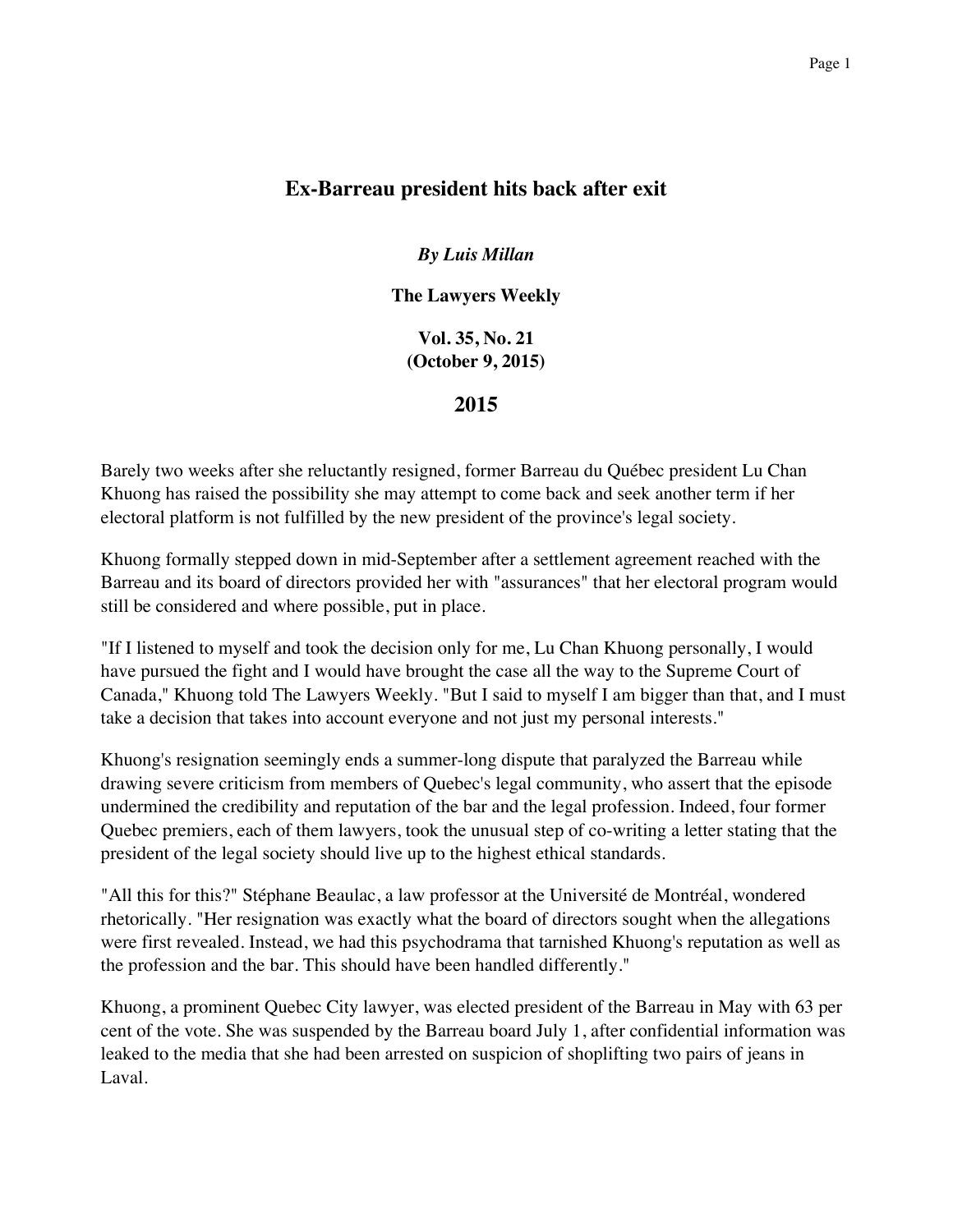Khuong, who maintains her innocence, was never charged. However, under the counsel of her lawyer, she accepted an offer of non-judicial treatment to avoid the media coverage that likely would have taken place during a trial, particularly since she is well known in the province and is married to former provincial justice minister Marc Bellemare. Under the non-judicial program for minor offences, a record of the alleged infraction is held for five years in a confidential registry accessible only by Crown prosecutors. The slate is wiped clean after five years if the person is not charged with another offence.

More than 100,000 Quebecers have resorted to the program since its inception in 1995 but the Khuong case marks the first instance of a confidentiality breach, and she said she is determined to find out the source of the leak. Only three organizations -- Laval police, the Quebec Ministry of Justice, and the retailer Maison Simons -- had access to her file, asserted Khuong. She has ruled out the Laval police because they have a "watertight process."

"I will continue to take steps to find out the source of the leak and when I know they will be held accountable," said Khuong. "Not for personal vengeance but the exercise must be made to restore the citizen's confidence in non-judicial treatment, because it is a program that allows the courts to devote time to more complex issues[...]I have a very good idea of where the leak comes from. It's not just a leak. It was someone who had several reasons not to have me there (as president)."

Khuong's suspension led to an embarrassing public dispute that degenerated into a costly legal battle at a time when the professional corporation has been encouraging the public to resort to alternative dispute resolution, particularly with the onset of a new Code of Civil Procedure coming in January, which compels parties to find alternative ways to resolve disputes before taking them to court. Khuong sued the bar for \$95,000 while demanding to be reinstated to her position as president, and the Quebec bar countered with its own lawsuit demanding \$90,000 before the matter was ultimately resolved with former Quebec Superior Court Chief Justice Francois Rolland acting as a mediator.

"For the past two months, if you take a look at the Barreau's website nothing was done -- it was total paralysis," said Khuong. "All decisions were about my case. I said to myself that I cannot allow the professional corporation in this state and that I must do something about this impasse."

Other considerations came into play, beginning with the expenses associated with the lawsuit, acknowledged Khuong, who estimates she has spent approximately \$500,000 in legal and public-relations fees. She believes it would have cost her an additional \$500,000 to hear the month-long case, as 22 witnesses were expected to testify. She added that the saga proved to be hard on her two teenagers. Of equal importance was the assurance she received from the Quebec bar and the new batonniere that "an effort would be made to apply" her electoral program, she said.

Her program was largely based on slashing Barreau expenses, including reducing the salary of the president from \$300,800 to \$185,000, lowering membership fees which now hover around \$3,000, decreasing professional liability insurance coverage from \$10 million to \$2 million, and cutting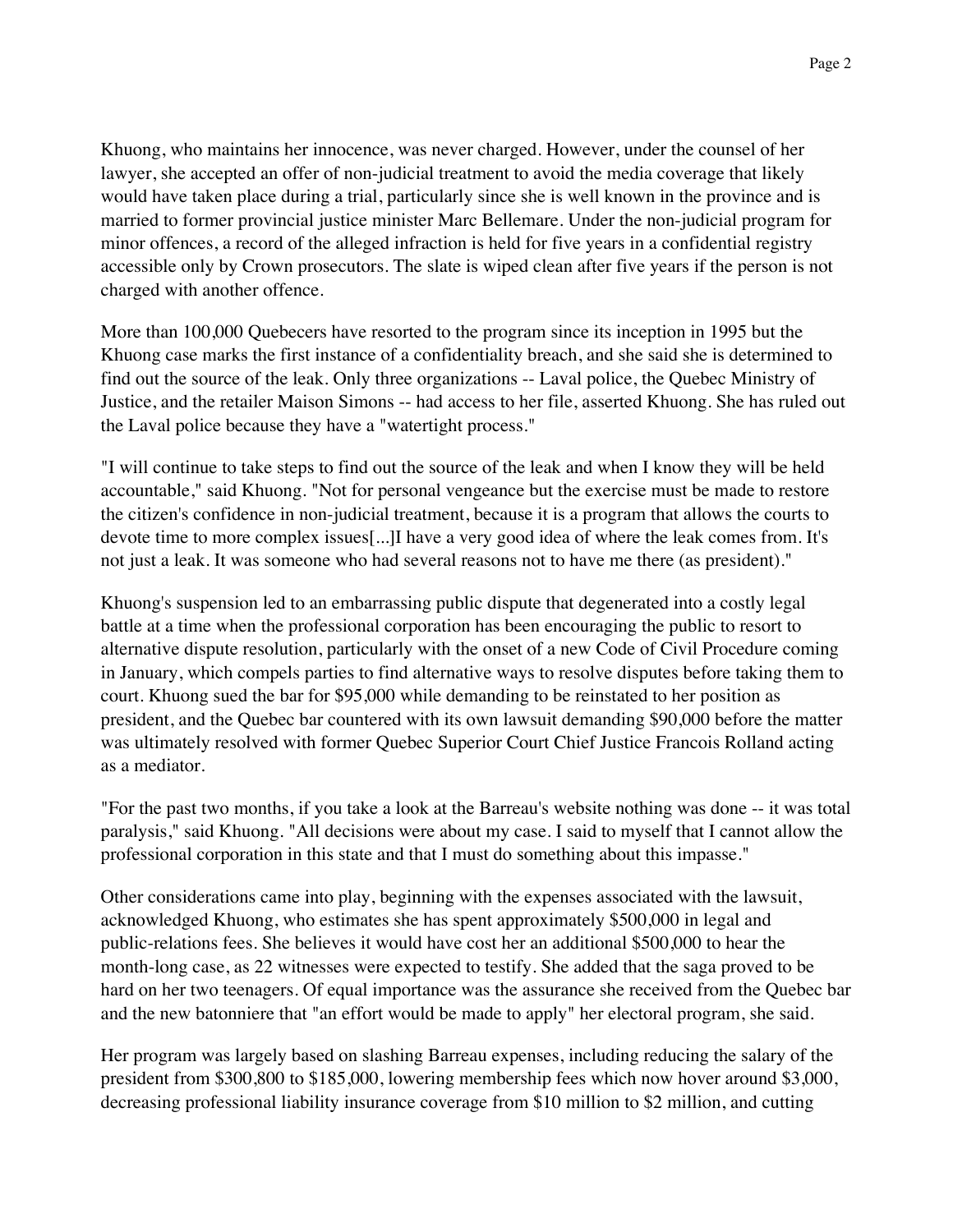expenses and perks at the Barreau itself. As well, Khuong wanted to make justice more accessible and was intent on lobbying the provincial government to introduce tax credits for legal fees. She also proposed crediting pro bono work towards the legal society's compulsory continuous training program. In short, Khuong wanted to shake up the Barreau.

"There needs to be a cultural change," she said. "We need to examine expenditures to see what can be cut and refocus the Barreau on its real mission, which is the protection of the public. International travel on business class for spouses should be a thing of the past because members cannot afford to pay it. Fiscal austerity should be done at all levels. The exercise I wanted to conduct would have been a real diet."

Claudia Prémont, nominated by the board of directors to replace Khuong and endorsed by Khuong herself, said she supports her predecessor's agenda.

"There are many ideas that are part of Khuong's program with which I am very comfortable," Prémont said. "Besides, following the settlement agreement there was a joint declaration and the bar is committed to go forward with Khuong's program, and with due regard to members who voted for her as president."

Khuong said she will be keeping a watchful eye on developments, warning that if she is unsatisfied she'll seek another term. However, that could prove harder to do following her settling of accounts on a popular French-language television show, where she alleged that the Barreau had closed its eyes to some batonniers' problems with tax authorities, while suggesting another needed a chauffeur because he no longer had a driving licence. She also suggested that former Quebec premier Pierre Marc Johnson, one of the signatories of the letter, would be better off reimbursing taxpayers \$200,000 in legal fees incurred by his spouse, ex-president of the Tribunal administratif du Québec (TAQ) Hélène de Kovachich, suspended for six months for using TAQ's budget to pay the legal fees of her lawyer on a personal matter. Khuong also suggested in the television show that "you'd be surprised by the number and names of people" that took part in the non-judicial program for minor offences.

"I was not very nice with everybody," Khuong told The Lawyers Weekly with a chuckle. "It's as if there are double standards, depending on who is the president. I gave a couple of examples of situations that took place at the Barreau for which there was no problem and the batonniers were able to keep their jobs. As far as I'm concerned, they did not want me there. So it's clear that any grounds were good."

Beaulac was far from impressed by her comments on the show, and believes they may even constitute grounds for an investigation for infringing the Quebec code of professional conduct of lawyers.

"It was surreal," said Beaulac. "What stands out in my mind is that her counter-attacks were exaggerated, vicious, and tarnished reputations through insinuations. It goes completely against the